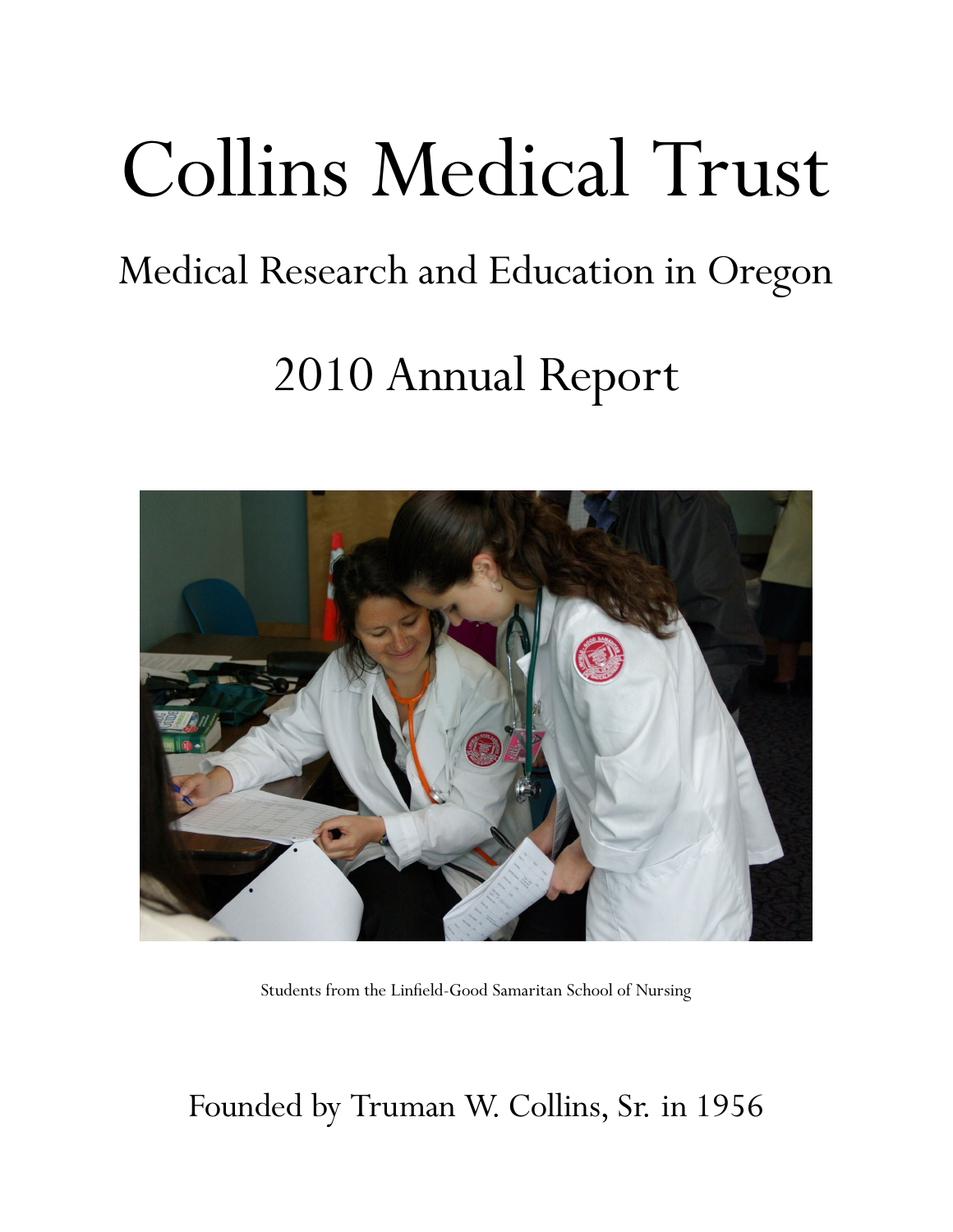# Collins Medical Trust 2010 Annual Report

### **Purpose and History**

"The principal and income of the trust fund shall be used (a) to aid, further, promote, develop, encourage and sponsor research, experiment and work in the cause, cure and treatment of human diseases or in any field of medical research, and (b) to aid, further and promote medical education."

The Collins Medical Trust was founded by Truman Collins Sr. in the fall of 1956. He was interested in the medical field and wanted to set up a trust that would contribute to medical research and education taking place in Oregon. Contributions were made to the trust over the next ten years or so, and its assets have grown significantly since that time, largely due to the wise investment decisions of the financial adviser, Jim Miller, over the first forty years of the Trust's existence.

Because the Trust makes relatively small grants—typically in the \$15,000 to \$30,000 range—our focus for research grants has primarily been seed funding to projects that will go on to request from the NIH or other large funders in a later stage.

Since its inception, the Collins Medical Trust has made grants totaling about \$6.4 million.

### **Trustees and Staff**

Nancy Helseth: Administrator (1993 – present) Truman Collins Jr.: Trustee (1990 – present) Dr. Elizabeth Eckstrom: Trustee (2003 – present) Dr. Walter McDonald: Trustee (2005 – present) Timothy Bishop: Treasurer (1990 – present)

**Assets and Liabilities**

### **Financial Statements (Fiscal year ending September 30, 2010)**

| Assets:       | 2010         | 2009         | Income:                       | 2010         | 2009           |
|---------------|--------------|--------------|-------------------------------|--------------|----------------|
| Cash          | \$239,260    | \$427,749    | Income (interest & dividends) | \$215,323    | \$228,988      |
| <b>Stocks</b> | \$6,299,290  | \$5,690,745  | Realized gains                | \$3,811      | \$262,516      |
| Bonds         | \$49,125     | \$22,875     | Unrealized gains              | \$562,612    | (1, 212, 353)  |
| Total assets  | \$6,587,675  | \$6,141,369  | Total income                  | \$781,746    | $(*720, 849)$  |
|               |              |              |                               |              |                |
| Liabilities   | $(\$28,150)$ | $(\$22,211)$ | Taxes & investment expense    | $(*4,604)$   | $(*5,262)$     |
| Net Assets    | \$6,559,525  | \$6,119,158  | Net Investment Income         | \$777,142    | $(*726,111)$   |
|               |              |              |                               |              |                |
|               |              |              | Grants - net                  | $(*336,780)$ | $(*292,897)$   |
|               |              |              | Net revenue                   | \$440,362    | $(*1,019,008)$ |

**Revenue and Expenses**

#### 2010 Collins Medical Trust Annual Report 1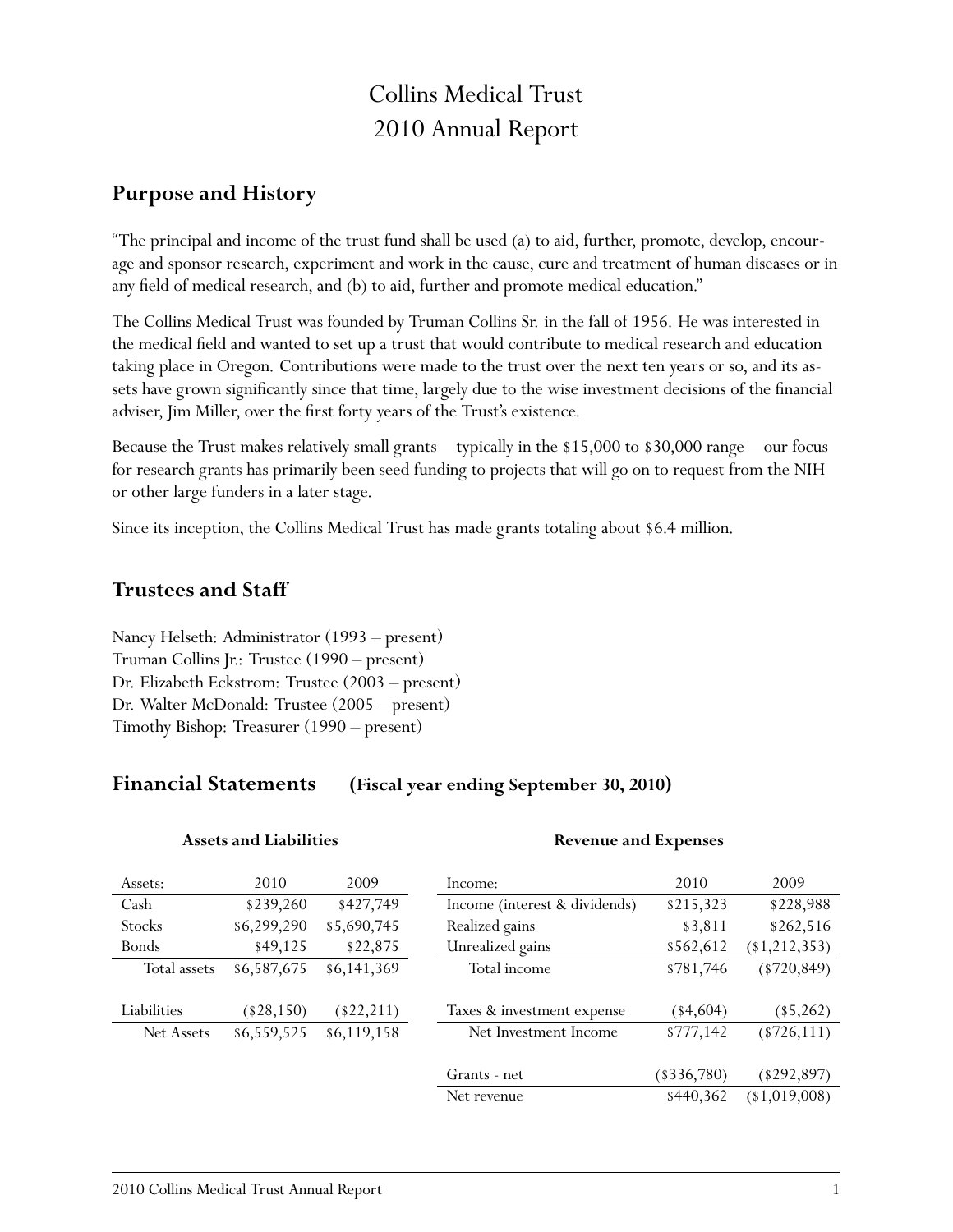#### **2010 Grants (October 1, 2009 – September 30, 2010)**

#### **Research**

- \$30,000 PSU Sean S. Kohles, Ph.D. Three-Dimensional Cell Culture For Tissue Engineering
- \$29,984 OHSU Foundation Valerie Matagne, Ph.D. Alterations in the Sodium-Potassium ATPase Function: An Underlying Cause of Neurological and Behavioral Deficits in Rett Syndrome
- \$29,960 OHSU Foundation Cathrin Bruederle, Ph.D. Identification and Functional Relevance of KATP Channels Associated with Mitochondriaassociated ER Membranes
- \$2,000 PSU Foundation Geneforum, Greg Fowler Toward a Genomics Competency Center for the Education of Health-Care Providers: Addressing the Gap Between Knowledge and Practice
- \$29,452 OHSU Foundation Joao M. F. Furtado, M.D., Ph.D. Role of Adhesion Molecules in the Pathogenesis of Ocular Toxoplasmosis
- \$30,000 OHSU Foundation Ines Koerner, M.D., Ph.D. Scavenging of Epoxyeicosatrienoic Acid – a Novel Mechanism of Microglia-Mediated Neuronal Death
- \$30,000 OHSU Foundation Charles Lopez, M.D. The Role of a Novel ASPP2 Isoform (∆N-ASPP2) in Breast Cancer
- \$30,000 OHSU Foundation Mark Pennesi, M.D., Ph.D. Serotonin Receptor Modulation of Neurotrophic Factors In the Retina
- \$30,000 OHSU Foundation Xuefang Ren, M.D. Characterize the role of regulatory T cells in post-ischemic brain: histological and behavioral outcomes
- \$30,000 OHSU Foundation Sandra Rugonyi, Ph.D. A novel model for studying the dynamic interaction between blood flow and thrombus formation

Total Research: \$271,396 (81%)

#### **Education**

\$65,000 — Linfield School of Nursing Paquet Scholarship Fund, Half for Endowment and Half for Current Scholarships.

Total Education: \$65,000 (19%)

**Total Grants approved in 2010: \$336,396**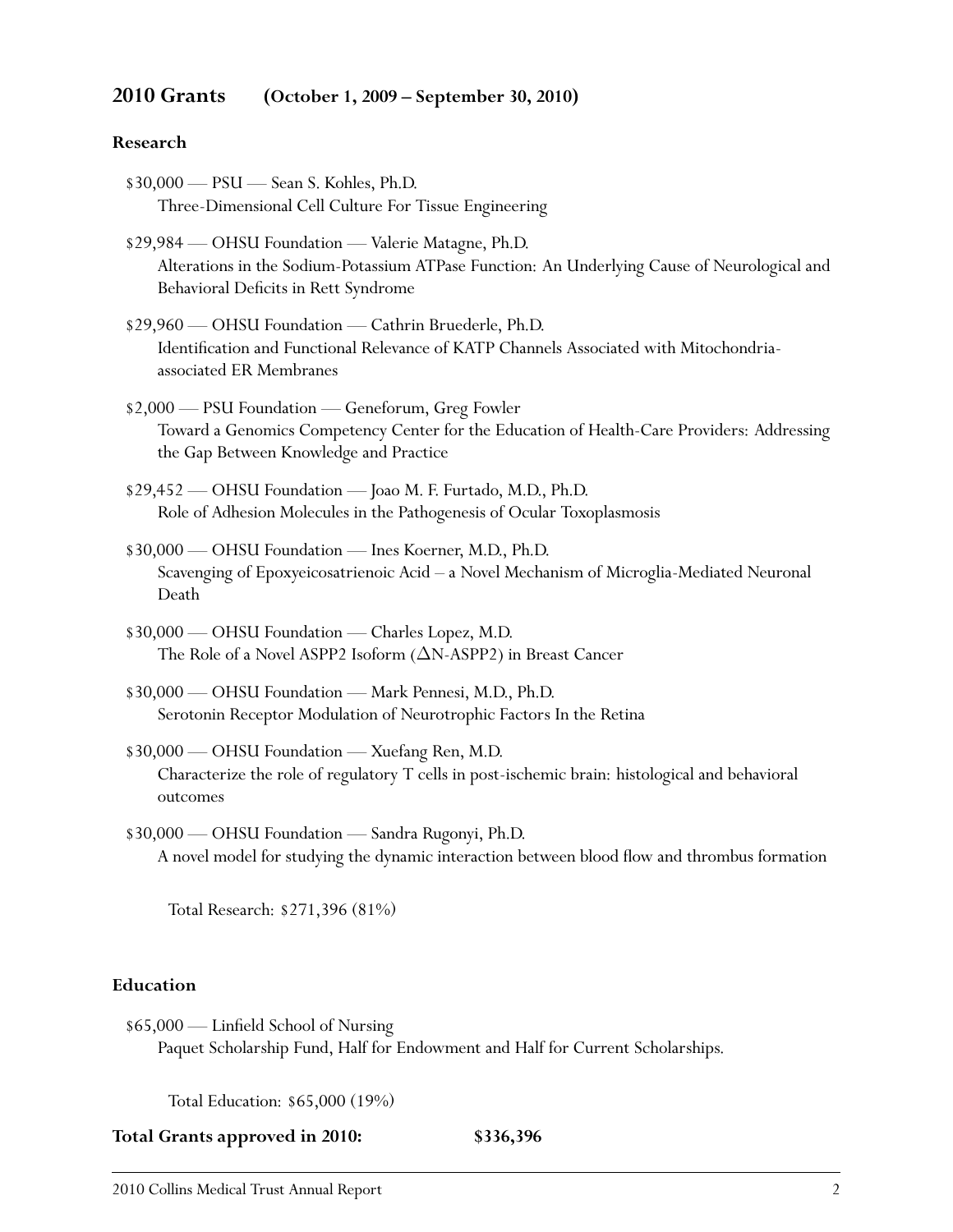# **Grant Recipients from the Linfield-Good Samaritan School of Nursing**

The past few years, we have highlighted two or three grants from prior years. This year, we wanted to highlight the stories of some of the nursing students from Linfield College who have received funding from the Joseph Paquet Scholarship Fund, which we support each year.

I pursued nursing to provide a stable future for my daughter and myself. My academic journey has strengthened my passion for helping people through promoting health. I hope to one day work to decrease health disparities among minorities. Ultimately I would like to attend graduate school and pursue a doctorate.

*Erica Bailey, student nurse*

My interest in nursing arose from a desire to work with people with disabilities and underserved populations. I chose nursing because of the varied opportunities to work with these populations. I received a degree in horticulture from OSU, and I also worked as an assistant in an elementary school prior to my nursing education. I would love to work with the geriatric population after graduation. Ideally, I hope to start my career in a small, community hospital and eventually move into a clinical or home health care setting.

*John Sanders, student nurse*

Through school and life, I have learned that I want to help others and teach others how to live healthier lives. Nursing is a challenging career that will push me and allow me to continue learning throughout my life. My mother is diabetic, and since she was diagnosed I have been fascinated with the disorder. I hope to become a diabetic specialist so that I can help my mother and others managing their diabetes. *Whitney Hawk, student nurse*

I returned to school to become a nurse because I wanted a career in which I would be challenged with problem solving and one in which I could work with people. Once I spent time in a clinical setting, I realized how much my critical thinking skills could help people. I am pursuing work in critical care in Montana as I develop my career in nursing and outdoor passions. *Stewart Chumbley, student nurse*

The Paquet scholarship assisted me in completing my nursing degree. I was the first in my family of seven to attend and graduate from college, so I was short on guidance and finances to reach my goal of becoming a nurse. My parents told me "If you can pay for college, you can go to college" - so I was motivated to compete for opportunities like the Paquet scholarship. Recently married, I am adjusting to life as I prepare to complete my licensure and begin practicing as a registered nurse. *Ester Aguilar, nurse alumna*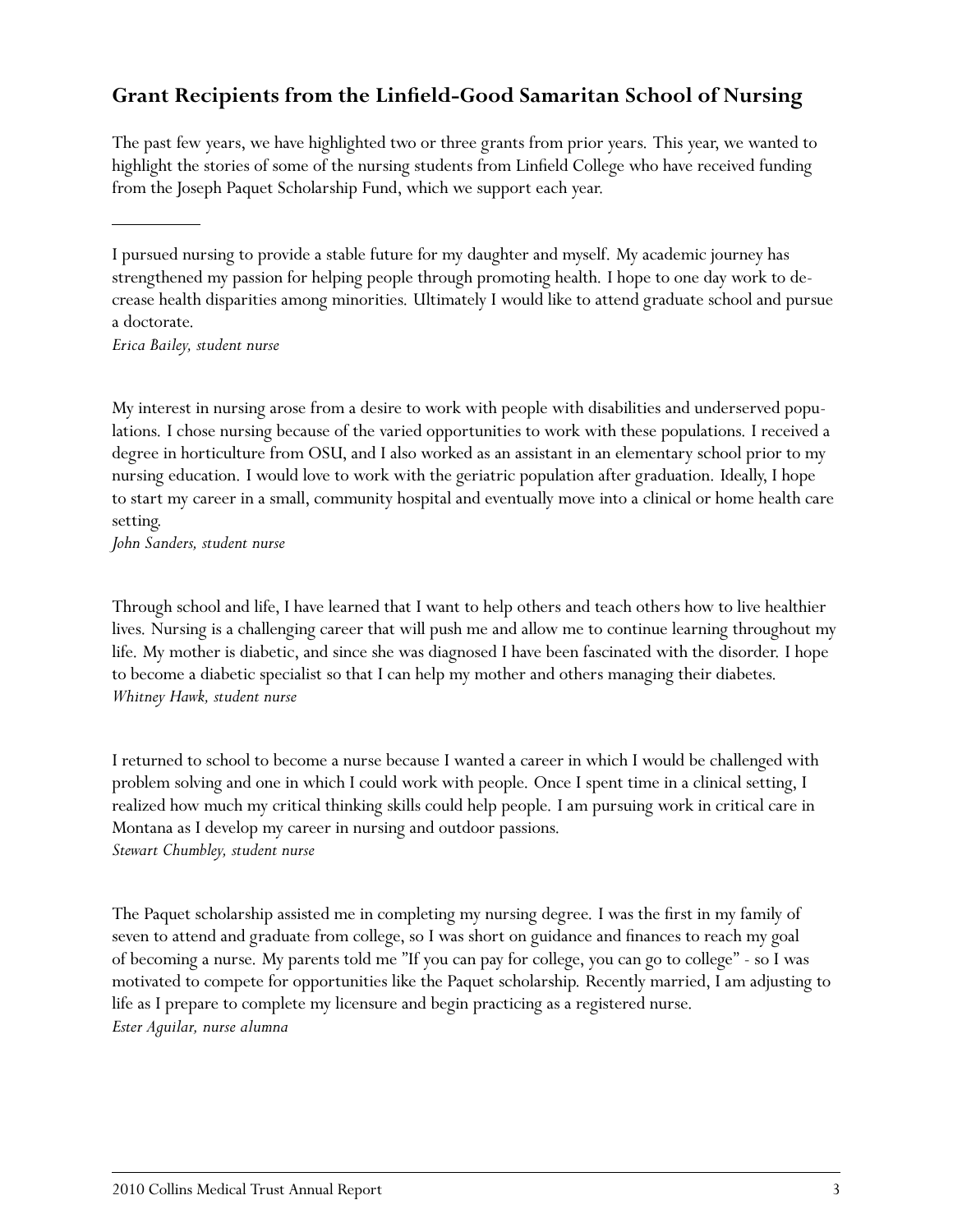# **Policies**

The Original Trust document states that monies from the Trust shall be used:

"To aid, further, promote, develop, encourage and sponsor research, experiment and work in the cause, cure and treatment of human disease or in any field of medical research, and

To aid, further and promote medical education."

With this statement as a guide, and having knowledge of the desires and concerns of the Trustor, Mr. Collins, and applicable laws, the Trustees over the ensuing years have established the following *general guidelines* under which grant requests are considered:

- 1. Disbursements are made only to applications which have established their tax-exempt status with the U.S. Treasury Department and are operated exclusively for scientific and/or educational purposes.
- 2. Preference is given to projects and programs conducted by qualified organizations within the State of Oregon.
- 3. Funds cannot be paid directly to or for the benefit of any specific individual. This does not preclude grants to qualified institutions for organized scholarship programs. Education is generally geared toward the education of health care professionals.
- 4. Grants for annual operating budgets or for deficit financing are not favored.
- 5. Disbursements are normally not made to "Private Foundations", as defined in the Internal Revenue Code.
- 6. The Trust will not support efforts to influence legislation or other political action.
- 7. In considering projects or programs involving substantial funds, the Trust prefers to participate with other donors and expects the applicant to seek additional support.

## **Submission Procedures**

Requests for information and applications for grants from the Collins Medical Trust should be presented in writing. Applications need not be formal and should include an Executive Summary suitably brief to present the necessary facts about the applying organization and the project for which the grant is being sought, supported by sufficient technical detail to present a clear picture of the project and expected outcomes. Project outcomes should be clearly articulated, along with an evaluation plan that will determine how successful the project was in attaining its objectives.

The application should include (If the Trustees believe further information is required, they may request an interview with a principal of the applicant and/or a visit to the applicant's facility):

1. The exact name of the organization or agency making application, and the specific date when requested funds will be required.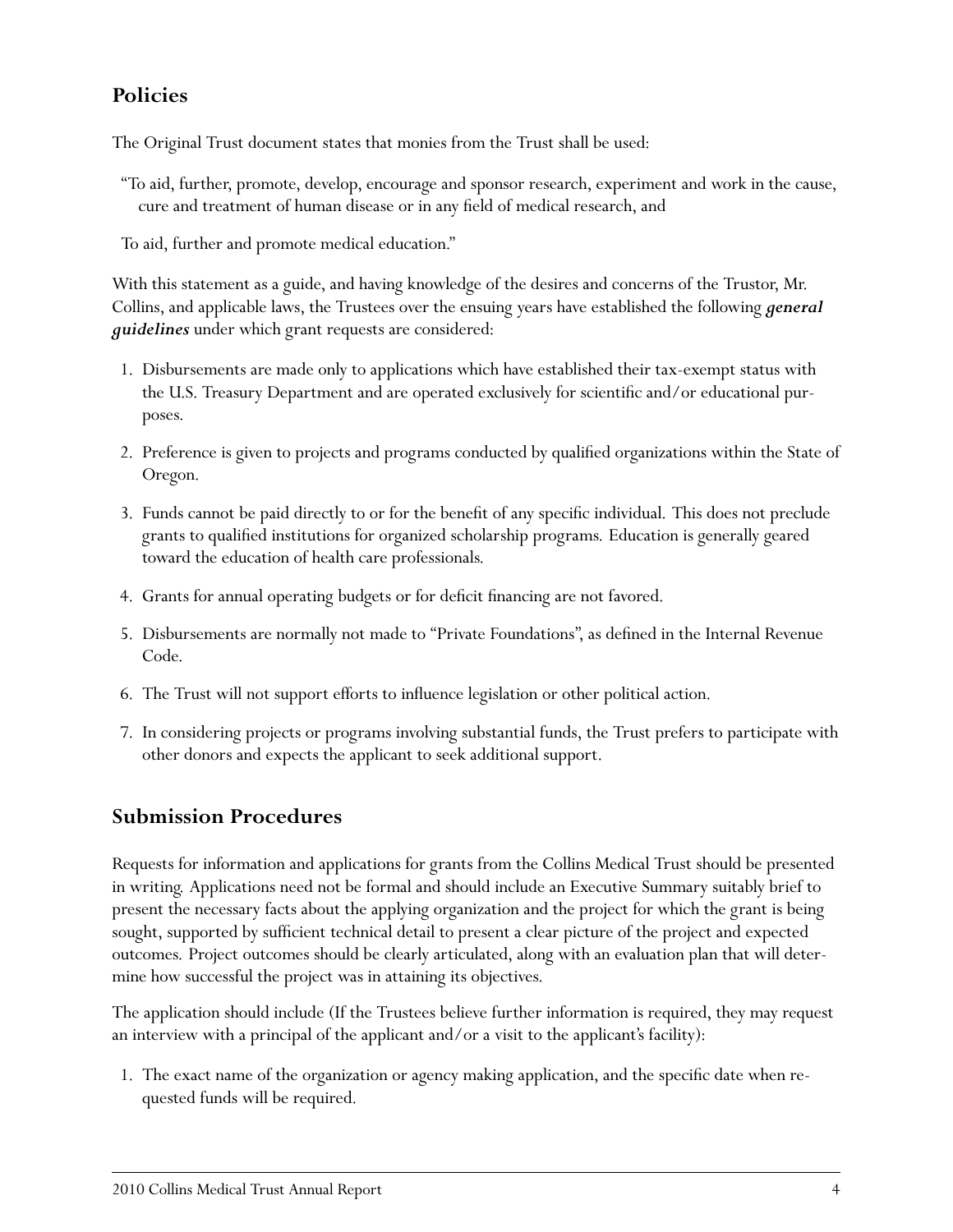- 2. A copy of the letter from the Treasury Department of the United States which grants tax exempt status; also a statement that the applicant is classified as "Not a Private Foundation", as defined in the Internal Revenue Code.
- 3. The nature of the project for which funds are requested. Projects seeking funding for symposiums, seminars or conferences should contain details regarding course evaluations.
- 4. Curriculum vitae of the investigator(s). NIH format is preferred. Junior investigators should identify their primary mentor(s) as preference is given to projects associated with respected mentor(s).
- 5. Bibliography supporting the project.
- 6. In research projects involving human subjects, the status of IRB approval should be included.
- 7. A budget for the proposed project.
- 8. Estimated total of funds required for the proposed project and the amount sought from the Collins Medical Trust.
- 9. Anticipated source of balance required in excess of funds requested from the Collins Medical Trust.
- 10. Other sources being approached for financial assistance for the project.

Electronic submission (preferred): via email to nhelseth $(\partial\text{collinsco.com}$  (.pdf format preferred).

Hard copy submission: Submit the *original and 1 photocopy* of the proposal (including any supporting documentation). Mail to:

> Nancy L. Helseth, Administrator (503) 471-2223  $\text{Collins Medical Trust}$  nhelseth $@$ collinsco.com Portland, OR 97201

1618 S.W. First Avenue, Suite 500 <http://www.collinsmedicaltrust.org/>

#### **Replies to Applications:**

The Trustees meet *three times a year*, in January, May and September. Requests should be submitted by the *first day* of these months to receive timely consideration. It is not possible to react to emergency requests for crash programs. When an application has finally been acted upon by the Trustees, it will be accepted or rejected in writing sent to the mailing address of the applicant by the first week in the following month.

#### **Reports:**

The organization receiving a grant from the Collins Medical Trust has a responsibility to report on the use of the funds granted. Unless otherwise indicated at the time disbursement is made, reports are requested to be made annually until the entire grant has been expended. These reports should cover not only progress, but also evaluate the results being achieved. Additionally, throughout the duration of the project, any substantial changes in scope, personnel, or funds that are re-directed from the original purpose, should be reported to the Administrator of the Collins Medical Trust for approval by the Trustees at their next regularly scheduled meeting. Lastly, the Collins Medical Trust appreciates acknowledgment, primarily in scientific publications, for their contribution in support of the project.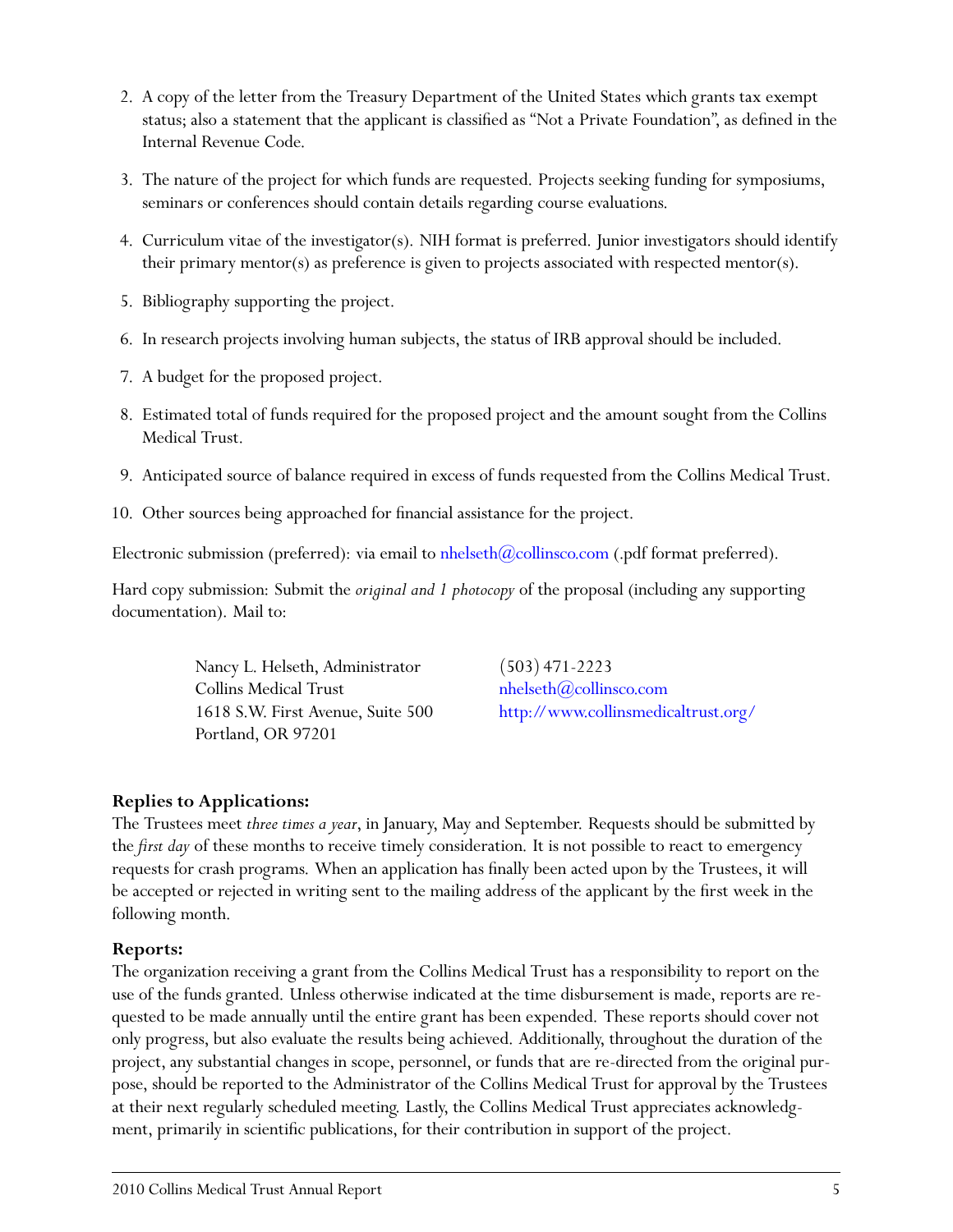# **Trustee Biographies**

#### **Walter J. McDonald, MD, MACP**

Walter received his undergraduate education at Williams College and his MD degree at the University of Michigan. Following a residency in internal medicine at Oregon Health Sciences University, he returned to Michigan for training in Endocrinology. He is certified in both internal medicine and endocrinology.

Walter was the Chief of Medicine at the Portland Oregon VA Medical Center for 12 years beginning in 1979. He then assumed the role of Associate Dean for Education at the Oregon Health Sciences University. In 1995 he became the CEO of the American College of Physicians. In 2002 he assumed the role of CEO of the Council of Medical Specialty Societies, a position he held until 2008.

Walter serves on the Executive Committee of the Physicians Consortium for Performance Improvement, and is Chair of the ACP Foundation and a Board member on several other foundations.

He is a member of Alpha Omega Alpha and has been elected as a Master of the ACP. He has been recognized by Oregon Health Sciences University as Alumnus of the Year (1998) and has been recognized by a number of organizations for both his teaching and leadership skills.

His primary interests include quality improvement, continuing and graduate medical education, and professionalism.

#### **Elizabeth Eckstrom, MD, MPH**

Elizabeth is a geriatrician who specializes in promoting an active lifestyle in older adults and issues relevant to healthy aging in women. She is Director of Geriatrics at Oregon Health & Science University in Portland, Oregon, and Associate Professor of Medicine.

Her research has focused on teaching residents how to counsel elderly patients in physical activity, doctor-patient communication, and tai chi for prevention of falls in older people. She also studies the effectiveness of training primary care faculty in geriatrics, and speaks regionally and nationally on strategies to optimally care for older patients in primary care practice.

Personal interests include travel, windsurfing, telemark skiing, gardening, and reading.

#### **Truman W. Collins, Jr.**

Truman is the son of the founder of the Collins Medical Trust (Truman W. Collins, Sr.), and has been a trustee since 1990. Truman earned his Master's degree in Computer Science from Stanford University in 1987.

In addition to serving as Trustee of the Collins Medical Trust, Truman is the President of The Collins Foundation, and a board member of The Collins Companies. He also serves as a trustee of the OHSU Foundation, is a committee member of the Medical Research Foundation, and is a board member of The Chalkboard Project—an initiative of Foundations for a Better Oregon.

Truman also works part-time as a software engineer for Mentor Graphics Corporation in the area of Computer Aided Engineering software used for the design and fabrication of integrated circuits.